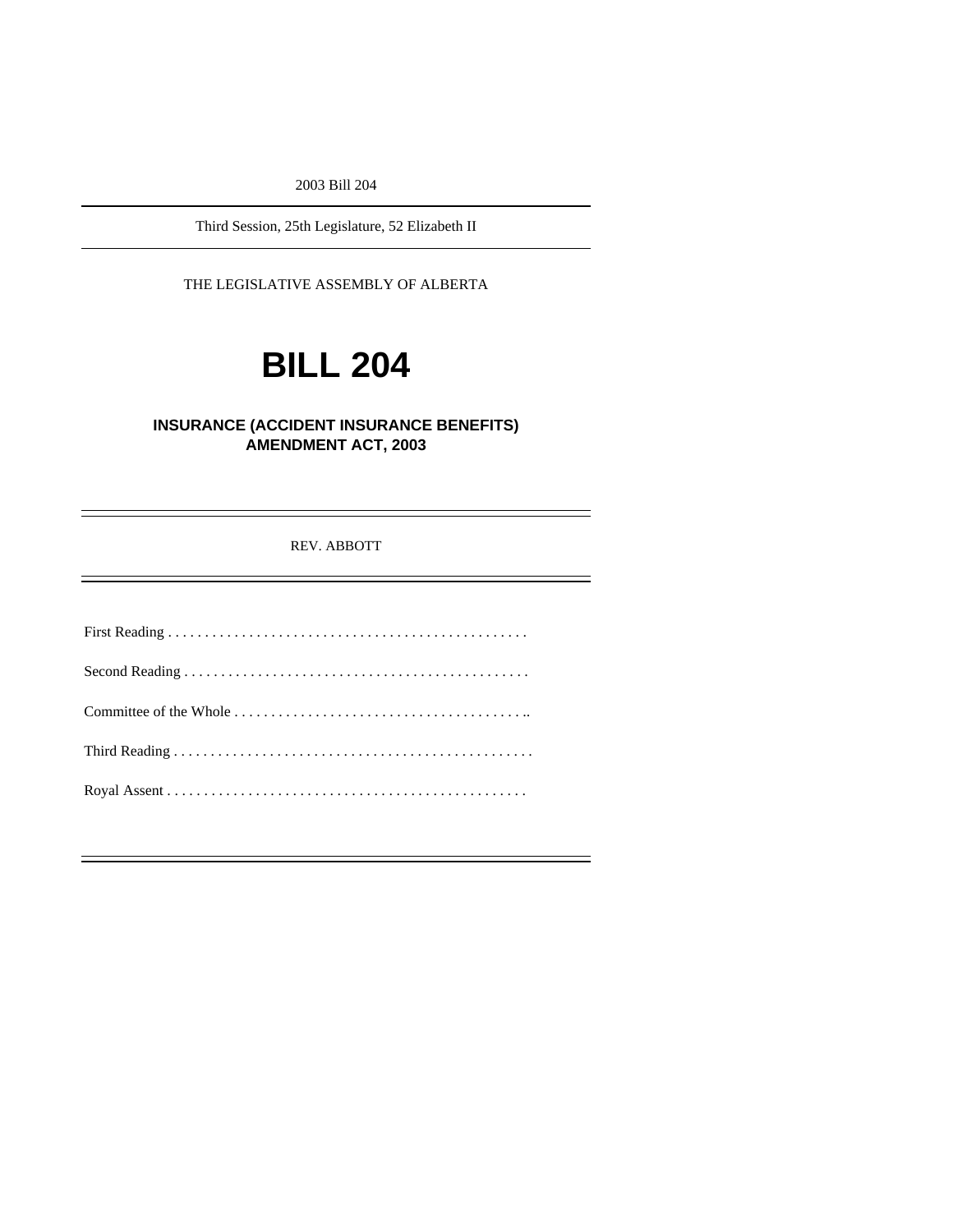*Bill 204 Rev. Abbott* 

# **BILL 204**

2003

## **INSURANCE (ACCIDENT INSURANCE BENEFITS) AMENDMENT ACT, 2003**

*(Assented to , 2003)* 

HER MAJESTY, by and with the advice and consent of the Legislative Assembly of Alberta, enacts as follows:

#### **Amends RSA 2000 cI-3**

**1 The** *Insurance Act* **is amended by this Act.** 

**2 Section 608(b) is amended by adding** "or 629.1" **after**  "mentioned in section 629".

### **3 Section 629 is amended**

- **(a) in subsection (1) by adding** "and section 629.1" **after** "In this section";
- **(b) in subsection (9)(a) and (b) by adding** "and section 629.1" **after** "of this section";
- **(c) by adding the following after subsection (9):**

**1**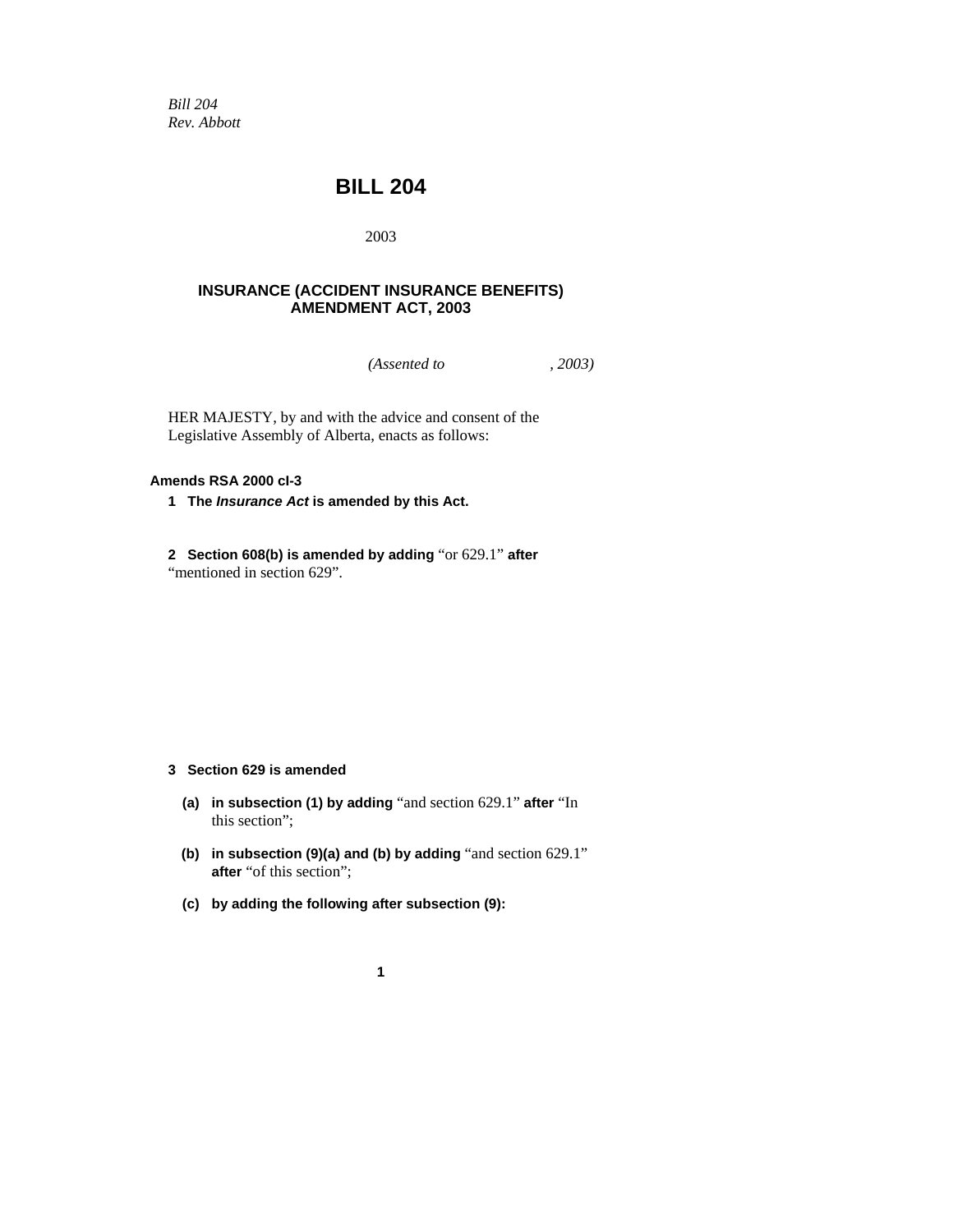**(9.1)** The maximum amount prescribed under subsection (9) for medical payments and rehabilitation must not be less than \$25,000 per person during the 4 years from the date of the accident in respect of which medical payments or rehabilitation expenses are claimed.

#### **4 The following is added after section 629:**

#### **Disputes over accident insurance benefits**

**629.1(1)** In this section, "panel" means a dispute resolution panel established pursuant to subsections (2), (3) and (4).

**(2)** When an insurer terminates benefits prescribed pursuant to section 629 to an insured on the basis of a medical report and the insured objects, the insured may request that the matter be submitted to a dispute resolution panel.

**(3)** A panel under this section shall consist of

- (a) a physician selected by the insurer,
- (b) a physician selected by the insured, and
- (c) a physician selected by the insurer and the insured.

**(4)** In selecting a physician under subsection (3)(c), the parties must choose from a list provided by the Superintendent of Insurance.

**(5)** The panel must be provided with all medical reports and relevant information held by the parties.

**(6)** The panel may require the insured to undergo a medical examination.

**(7)** If an insured fails to undergo or in any way obstructs a medical examination, the insurer may suspend the payment of any prescribed medical benefits until the examination has taken place.

**(8)** In its report, the panel must indicate whether it agrees with the reasons for the insurer's decision to discontinue medical benefits.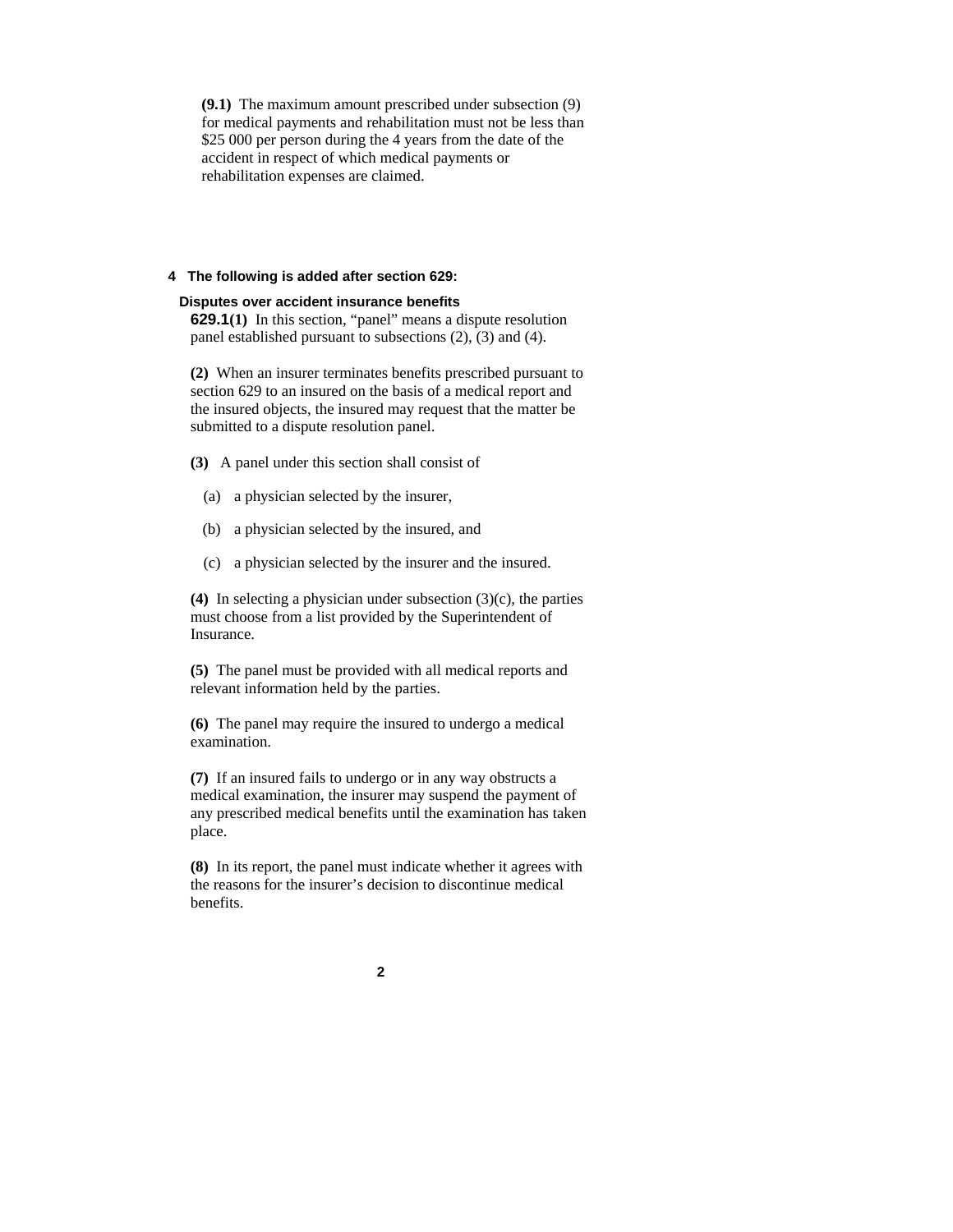**(9)** If the panel members do not all agree on a report, then a decision by a majority is the decision of the panel.

**(10)** Copies of the panel's report must be provided to the insurer and the insured.

**(11)** The panel's decision on the medical condition of the insured for the purposes of paying medical benefits is binding on the insurer.

- **(12)** The insurer must pay
	- (a) the costs of the panel, and
	- (b) the costs of any medical examination required by the panel.
- **5 This Act comes into force on Proclamation.**

**3**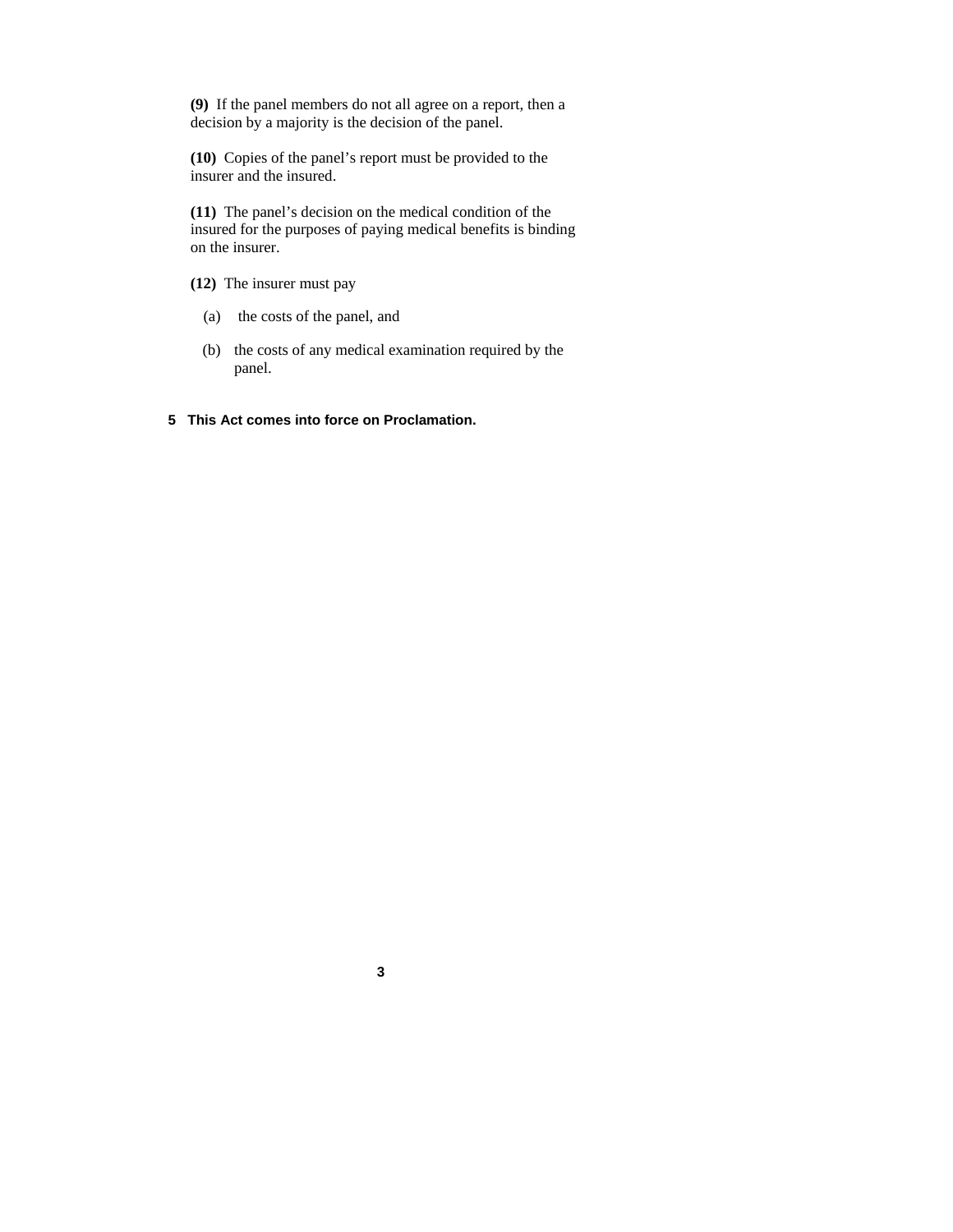#### **Explanatory Notes**

- **1** Amends chapter I-3 of the Revised Statutes of Alberta 2000.
- **2** Section 608 presently reads:
	- *608 In this Subpart*,
	- *(a) "contract" means a contract of automobile insurance;*
	- *(b) "insured" means a person insured by a contract whether named or not and includes any person who is stated in a contract to be entitled to benefits payable under the insurance mentioned in section 629 whether described in the contract as an insured person or not.*
- **3** Section 629(1) and (9) presently read:
	- *(1) In this section,*
	- *(a) "benefits" means accident insurance benefits provided for in this section or in regulations made under subsection (9)(c);*
	- *(b) "prescribed" means provided for by regulations made under this section.*
	- *(9) The Lieutenant Governor in Council may make regulations*

**1** Explanatory Notes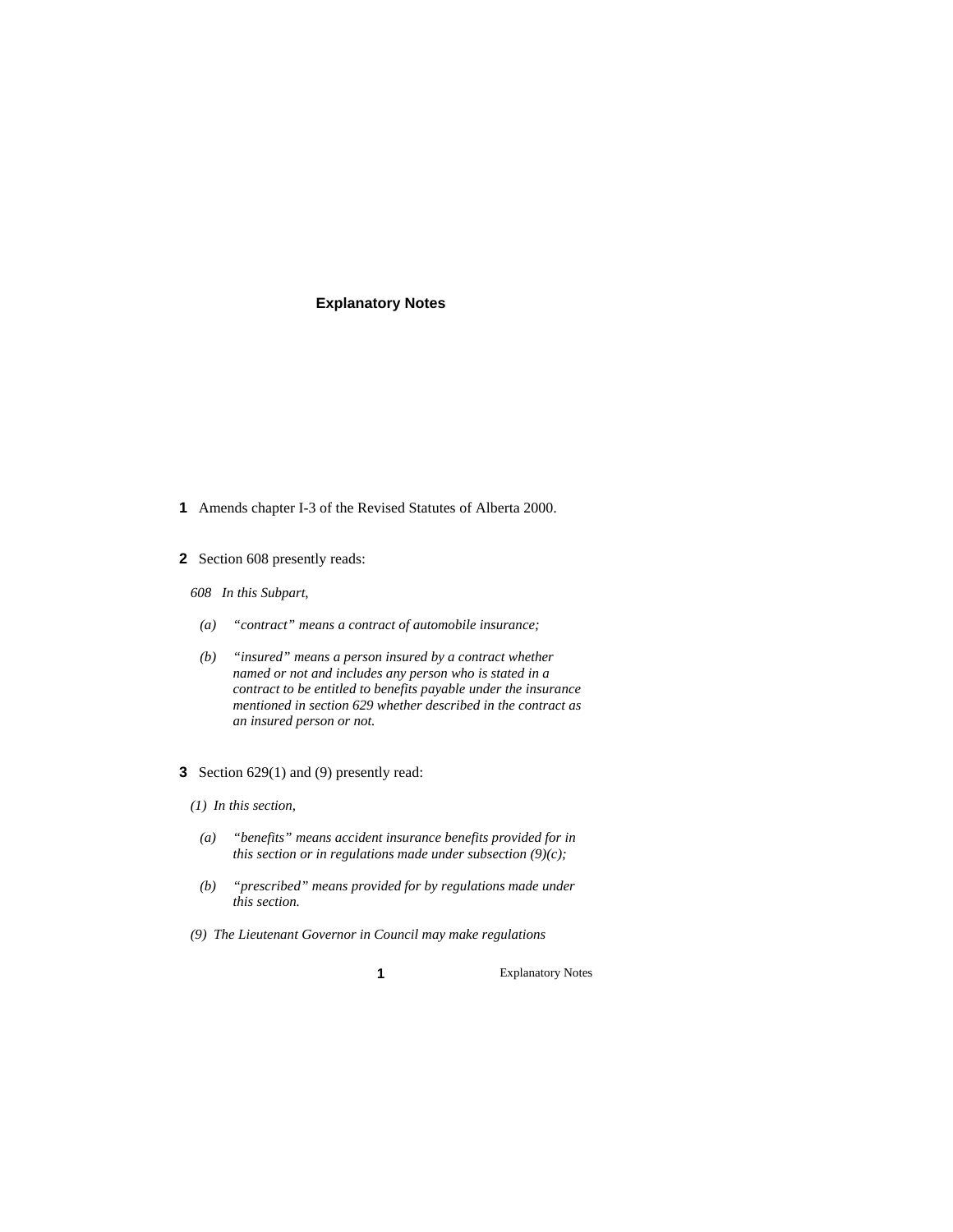- *(a) respecting any matter or thing that may or is to be prescribed for the purposes of this section;*
- *(b) defining for the purposes of this section any expression used in it;*
- *(c) increasing the amount of any of the benefits.*
- **4** New section regarding disputes over accident insurance benefits.

**2** Explanatory Notes